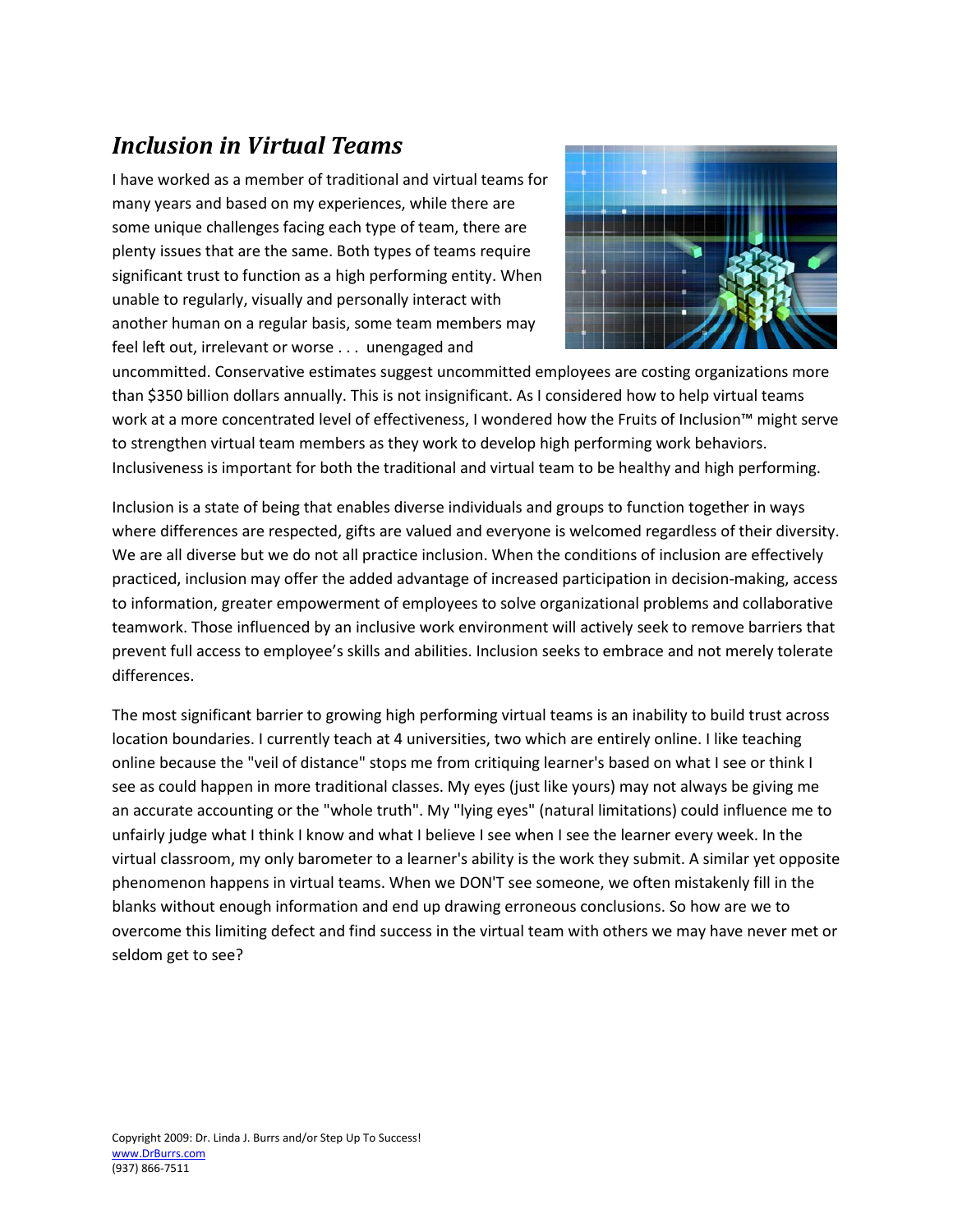

I highly recommend doing the following as a way to increase effectiveness in the virtual team: **Focus on building and maintaining a high level of trust!** That's it . . . this is my first and last step. In between, I suggest a focus on everything else. So how might you encourage this to happen? Here are my top 3 ways . . . there are others but let's start here.

### *Develop an effective communication plan*

Confucius is credited with this thought: "*If language is not correct, then what is said is not what is meant. If what is said is not what is meant, then what ought to be done remains undone*." A welldesigned communication plan based on understanding differing communication styles, skill-levels and roles and responsibilities, leaves everyone clear about expectations in work behaviors, outcomes and how team members will relate and respond to each other.

### *Always be fair*

Because virtual team members do not generally have the luxury of going into the next cube or getting together for a cup of coffee to clear up a misunderstanding or get clarity from confusing messages, it is critical members make an even greater effort to ALWAYS be open, honest and avoid the appearance of unfairness. Once team members perceive favoritism, unfairness in how rewards, recognition, sanctions or punishment are meted out, trust is broken and it will be difficult to undo the damage. Be consistent in applying the values of equity (not equality) to ensure team members are treated and responded to fairly. In dealing with each other, be thoughtful and even-handed. Before you say something about another team member or make a hasty decision about another member's actions or decisions, ask yourself 3 questions:

- What information don't I have?
- What else could be true?
- What don't I know?

Asking these 3 questions should help deter a rush to judgment about another individual's motives and intentions. I would also encourage you to ask yourself if you want what you are about to say about a team member published so the world knows you said it. If not, then you may want to reconsider whether what you are about to say or do will help the team built trust . . . or tear trust down?

# *Deal with conflict*

This is a tough one but if you want to create a work environment in the virtual world that is based on principles of trust, you cannot sweep conflict under the rug or wish it away. If you are a manager or leader, you must hold yourself and your team members accountable for dealing effectively and appropriately with conflict. Successfully dealing with discord is imperative if you want to guide your